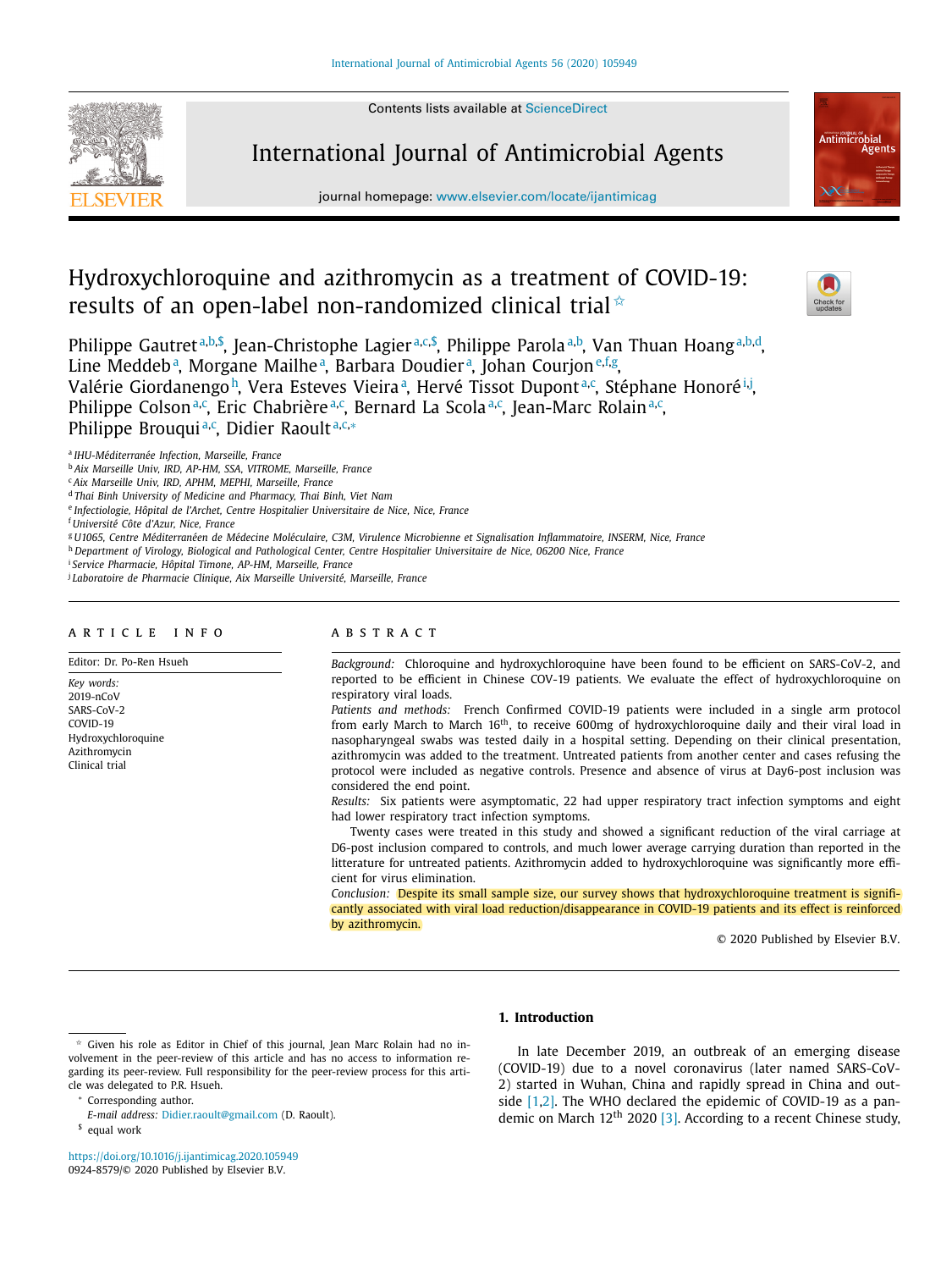about 80% of patients present with mild disease and the overall case-fatality rate is about 2.3% but reaches 8.0% in patients aged 70 to 79 years and 14.8% in those aged >80 years  $[4]$ . However, there is probably an important number of asymptomatic carriers in the population, and thus the mortality rate is probably overestimated. France is now facing the COVID-19 wave with more than 4500 cases, as of March  $14<sup>th</sup>$  2020 [\[5\].](#page-5-0) Thus, there is an urgent need for an effective treatment to treat symptomatic patients but also to decrease the duration of virus carriage in order to limit the transmission in the community. Among candidate drugs to treat COVID-19, repositioning of old drugs for use as antiviral treatment is an interesting strategy because knowledge on safety profile, side effects, posology and drug interactions are well known [\[6,7\].](#page-5-0)

A recent paper reported an inhibitor effect of remdesivir (a new antiviral drug) and chloroquine (an old antimalarial drug) on the growth of SARS-CoV-2 *in vitro,* [\[8\]](#page-5-0) and an early clinical trial conducted in Chinese COVID-19 patients, showed that chloroquine had a significant effect, both in terms of clinical outcome and viral clearance, when compared to controls groups [\[9,10\].](#page-5-0) Chinese experts recommend that patients diagnosed with mild, moderate and severe cases of COVID-19 pneumonia and without contraindications to chloroquine, be treated with 500 mg chloroquine twice a day for ten days [\[11\].](#page-5-0)

Hydroxychloroquine (an analogue of chloroquine) has been demonstrated to have an anti-SARS-CoV activity *in vitro* [\[12\].](#page-5-0) Hydroxychloroquine clinical safety profile is better than that of chloroquine (during long-term use) and allows a higher daily dose [\[13\]](#page-5-0) and has fewer concerns regarding drug-drug interactions [\[14\].](#page-5-0) Our team has a very comprehensive experience (over 20 years) in successfully treating patients with chronic diseases due to intracellular bacteria (Q fever due to *Coxiella burnetii* and Whipple's disease due to *Tropheryma whipplei*) with long-term hydroxychloroquine treatment (600 mg/day for 12 to 18 months) [\[15,16\].](#page-5-0) We therefore started to conduct a clinical trial aiming at assessing the effect of hydroxychloroquine on SARS-CoV-2-infected patients after approval by the French Ministry of Health. In this report we describe our early results, focusing on virological data in patients receiving hydroxychloroquine as compared to a control group.

### **2. Study population and Methods**

# *2.1. Setting*

This ongoing study is coordinated by The Méditerranée Infection University Hospital Institute in Marseille. Patients who were proposed a treatment with hydroxychloroquine were recruited and managed in the Marseille centre. Controls without hydroxychloroquine treatment were recruited in Marseille, Nice, Avignon and Briançon centers, all located in Southern France.

# *2.2. Patients*

Hospitalized patients with confirmed COVID-19 were included in this study if they fulfilled two primary criteria: i) age  $>12$  years; ii) PCR documented SARS-CoV-2 carriage in nasopharyngeal sample at admission regardless of their clinical status.

Patients were excluded if they had a known allergy to hydroxychloroquine or chloroquine or had another known contraindication to treatment with the study drug, including retinopathy, G6PD deficiency and QT prolongation. Breastfeeding and pregnant patients were excluded based on their declaration and pregnancy test results when required.

#### *2.3. Informed consent*

Before being included in the study, patients meeting inclusion criteria had to give their consent to participate to the study. Written informed signed consent was obtained from adult participants ( $\geq$  18 years) or from parents or legal guardians for minors (<18 years). An information document that clearly indicates the risks and benefits associated with the participation to the study was given to each patient. Patients received information about their clinical status during care regardless of whether they participate in the study or not. Regarding patient identification, a study number was assigned sequentially to included participants, according to the range of patient numbers allocated to each study centre. The study was conducted in accordance with the International Council for Harmonisation of Technical Requirements for Pharmaceuticals for Human Use (ICH) guidelines of good clinical practice, the Helsinki Declaration, and applicable standard operating procedures.

The protocol, appendices and any other relevant documentation were submitted to the French National Agency for Drug Safety (ANSM) (2020-000890-25) and to the French Ethic Committee (CPP Ile de France) (20.02.28.99113) for reviewing and were approved on 5th and 6th March, 2020, respectively. This trial is registered in EU Clinical Trials Register with number 2020-000890-25.

# *2.4. Procedure*

Patients were seen at baseline for enrollment, initial data collection and treatment at day-0, and again for daily followup during a 14 day period. Each day, patients received a standardized clinical examination and when possible, a nasopharyngeal sample was collected. All clinical data were collected using standardized questionnaires. All patients in the Marseille center were proposed oral hydroxychloroquine sulfate 200 mg, three times per day for ten days (in this preliminary phase, we did not enroll children in the treatment group based on data indicating that children develop mild symptoms of COVID-19 [\[4\]\)](#page-5-0). Patients who refused the treatment or had an exclusion criteria, served as controls in the Marseille centre. Patients in other centers did not receive hydroxychloroquine and served as controls. Symptomatic treatment and antibiotics as a measure to prevent bacterial super-infection was provided by investigators based on clinical judgment. Hydroxychloroquine was provided by the National Pharmacy of France on nominative demand.

#### *2.5. Clinical classification*

Patients were grouped into three categories: asymptomatic, upper respiratory tract infection (URTI) when presenting with rhinitis, pharyngitis, or isolated low-grade fever and myalgia, and lower respiratory tract infections (LRTI) when presenting with symptoms of pneumonia or bronchitis.

#### *2.6. PCR assay*

SARS-CoV-2 RNA was assessed by real-time reverse transcription-PCR [\[17\].](#page-5-0)

### *2.7. Hydroxychloroquine dosage*

Native hydroxychloroquine has been dosed from patients' serum samples by UHPLC-UV using a previously described protocol [\[18\].](#page-5-0) The peak of the chromatogram at a retention time of 1.05 min corresponds to hydroxychloroquine metabolite. The serum concentration of this metabolite is deduced from UV absorption, as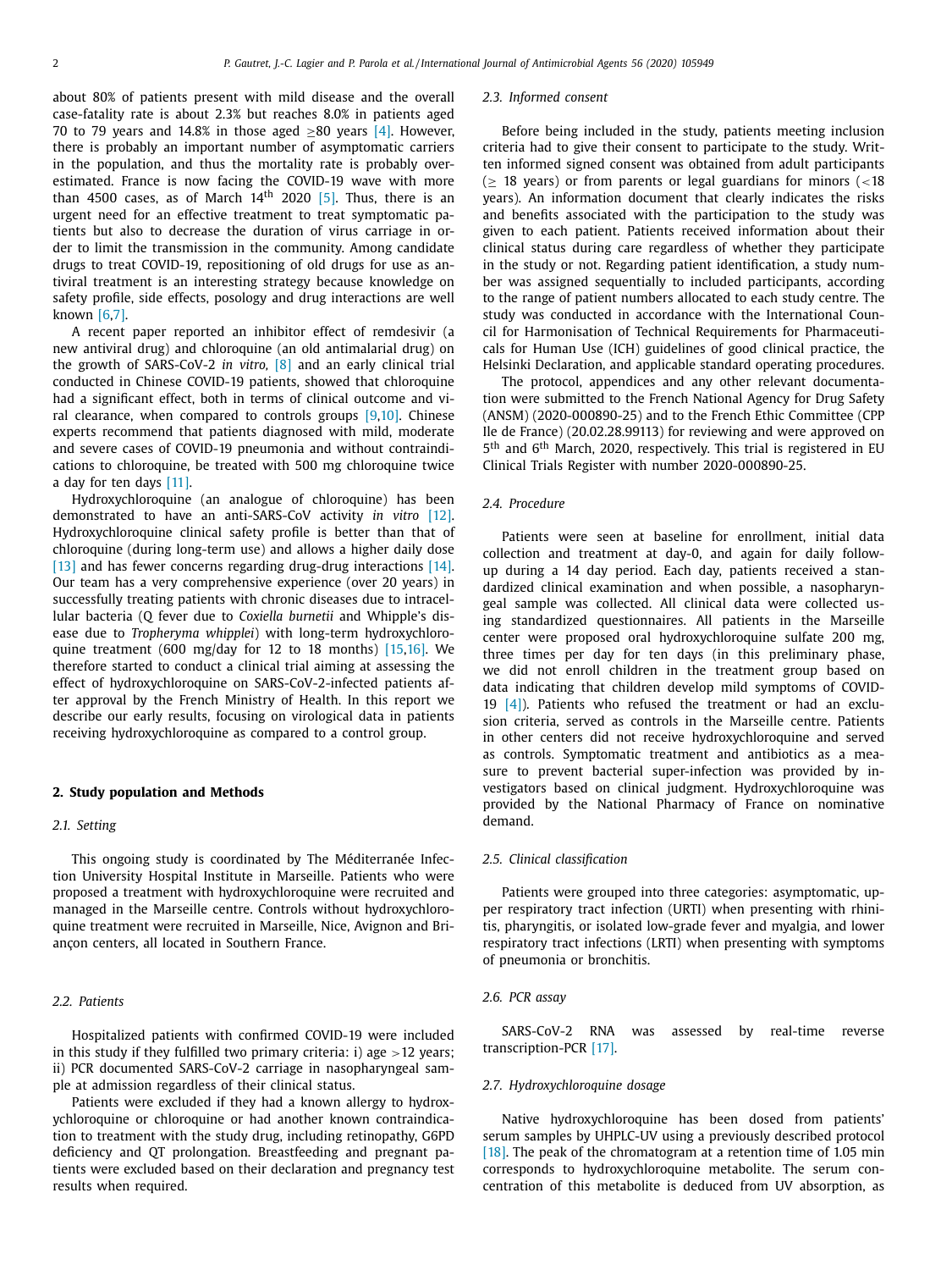| Table 1                                  |  |  |
|------------------------------------------|--|--|
| Characteristics of the study population. |  |  |

|                                                    | Age (years)     |         |                    | Male gender |         | Clinical status |             |                |         | Time between onset of<br>symptoms and inclusion (days) |         |         |
|----------------------------------------------------|-----------------|---------|--------------------|-------------|---------|-----------------|-------------|----------------|---------|--------------------------------------------------------|---------|---------|
|                                                    | Mean $\pm$ SD   |         | $p-value \t n(\%)$ |             | p-value | Asymptomatic    | <b>URTI</b> | LRTI           | p-value | Mean $\pm$ SD                                          |         | p-value |
| Hydroxychloroquine<br>treated patients<br>$(N=20)$ | $51.2 \pm 18.7$ | $-1.95$ | 0.06               | 9(45.0)     | 0.65    | 2(10.0)         | 12(60.0)    | $6(30.0)$ 0.30 |         | $4.1 \pm 2.6$                                          | $-0.15$ | 0.88    |
| Control patients<br>$(N=16)$                       | $37.3 + 24.0$   |         |                    | 6(37.5)     |         | 4(25.0)         | 10(62.5)    | 2(12.5)        |         | $3.9 \pm 2.8$                                          |         |         |
| All patients (36)                                  | $45.1 \pm 22.0$ |         |                    | 15(41.7)    |         | 6(16.7)         | 22(61.1)    | 8(22.2)        |         | $4.0 \pm 2.6$                                          |         |         |

URTI: upper tract respiratory infection, LRTI: lower tract respiratory infection

for hydroxychloroquine concentration. Considering both concentrations provides an estimate of initial serum hydroxychloroquine concentration.

# *2.8. Culture*

For all patients, 500 μL of the liquid collected from the nasopharyngeal swab were passed through a 0.22-μm pore sized centrifugal filter (Merck millipore, Darmstadt, Germany), then were inoculated in wells of 96-well culture microplates, of which 4 wells contained Vero E6 cells (ATCC CRL-1586) in Minimum Essential Medium culture medium with 4% fetal calf serum and 1% glutamine. After centrifigation at 4,000 g, the microplates were incubated at 37°C. Plates were observed daily for evidence of cytopathogenic effect. Presumptive detection of the virus in the supernatant was done using SU5000 SEM (Hitachi) then confirmed by specific RT-PCR.

# *2.9. Outcome*

The primary endpoint was virological clearance at day-6 postinclusion. Secondary outcomes were virological clearance over the time of the study period and clinical follow-up (body temperature, respiratory rate, lenght of stay in hospital and mortality), and occurrence of side-effects.

# *2.10. Statistics*

Assuming a 50% efficacy of hydroxychloroquine in reducing the viral load at day 7, an 85% power, a type I error rate of 5% and 10% loss to follow-up, we calculated that a total of 48 COVID-19 patients (ie, 24 cases in the hydroxychloroquine group and 24 in the control group) would be required for the analysis (Fleiss with CC). Statistical differences were evaluated by Pearson's chi-square or Fisher's exact tests as categorical variables, as appropriate. Means of quantitative data were compared using Student's t-test. Analyses were performed in Stata version 14.2.

# **3. Results (detailed results are available in supplementary Table 1)**

### *3.1. Demographics and clinical presentation*

We enrolled 36 out of 42 patients meeting the inclusion criteria in this study that had at least six days of follow-up at the time of the present analysis. A total of 26 patients received hydroxychloroquine and 16 were control patients. Six hydroxychloroquinetreated patients were lost during the follow-up of the survey because of early cessation of treatment. Reasons are as follows: three patients were transferred to intensive care unit, including one transferred on day2 post-inclusion who was PCR-positive on day1, one transferred on day3 post-inclusion who was PCR-positive on days1-2 and one transferred on day4 post-inclusion who was PCR-positive on day1 and day3; one patient died on day3 post inclusion and was PCR-negative on day2; one patient decided to leave the hospital on day3 post-inclusion and was PCR-negative on days1-2; finally, one patient stopped the treatment on day3 post-inclusion because of nausea and was PCR-positive on days1- 2-3. The results presented here are therefore those of 36 patients (20 hydroxychloroquine-treated patients and 16 control patients). None of the control patients were lost during follow-up. Basic demographics and clinical status are presented in Table 1. Overall, 15 patients were male (41.7%), with a mean age of 45.1 years. The proportion of asymptomatic patients was 16.7%, that of patients with URTI symptoms was 61.1% and that of patients with LRTI symptoms was 22.2%. All patients with LRTI symptoms had confirmed pneumonia by CTScan. Hydroxychloroquine-treated patients were older than control patients (51.2 years vs. 37.3 years). No significant difference was observed between hydroxychloroquinetreated patients and control patients with regard to gender, clinical status and duration of symptoms prior to inclusion (Table 1). Among hydroxychloroquine-treated patients six patients received azithromycin (500mg on day1 followed by 250mg per day for the next four days) to prevent bacterial super-infection and were kept under daily electrocardiogram control. Clinical follow-up and occurrence of side-effects will be described in a further paper at the end of the trial.

# *3.2. Hydroxychloroquine dosage*

Mean hydroxychloroquine serum concentration was 0.46 μg/ml $±0.2$  (N=20).

# *3.3. Effect of hydroxychloroquine on viral load*

The proportion of patients that had negative PCR results in nasopharyngeal samples significantly differed between treated patients and controls at days 3-4-5 and 6 post-inclusion [\(Table](#page-3-0) 2). At day6 post-inclusion, 70% of hydroxychloroquine-treated patients were virologically cured compared to 12.5% in the control group  $(p= 0.001)$ .

When comparing the effect of hydroxychloroquine treatment as a single drug and the effect of hydroxychloroquine and azithromycin in combination, the proportion of patients that had negative PCR results in nasopharyngeal samples was significantly different between the two groups at days 3-4-5 and 6 postinclusion [\(Table](#page-3-0) 3). At day6 post-inclusion, 100% of patients treated with a combination of hydroxychloroquine and azithromycin were virologically cured compared to 57.1% of patients treated with hydroxychloroquine only, and 12.5% in the control group ( $p < 0.001$ ).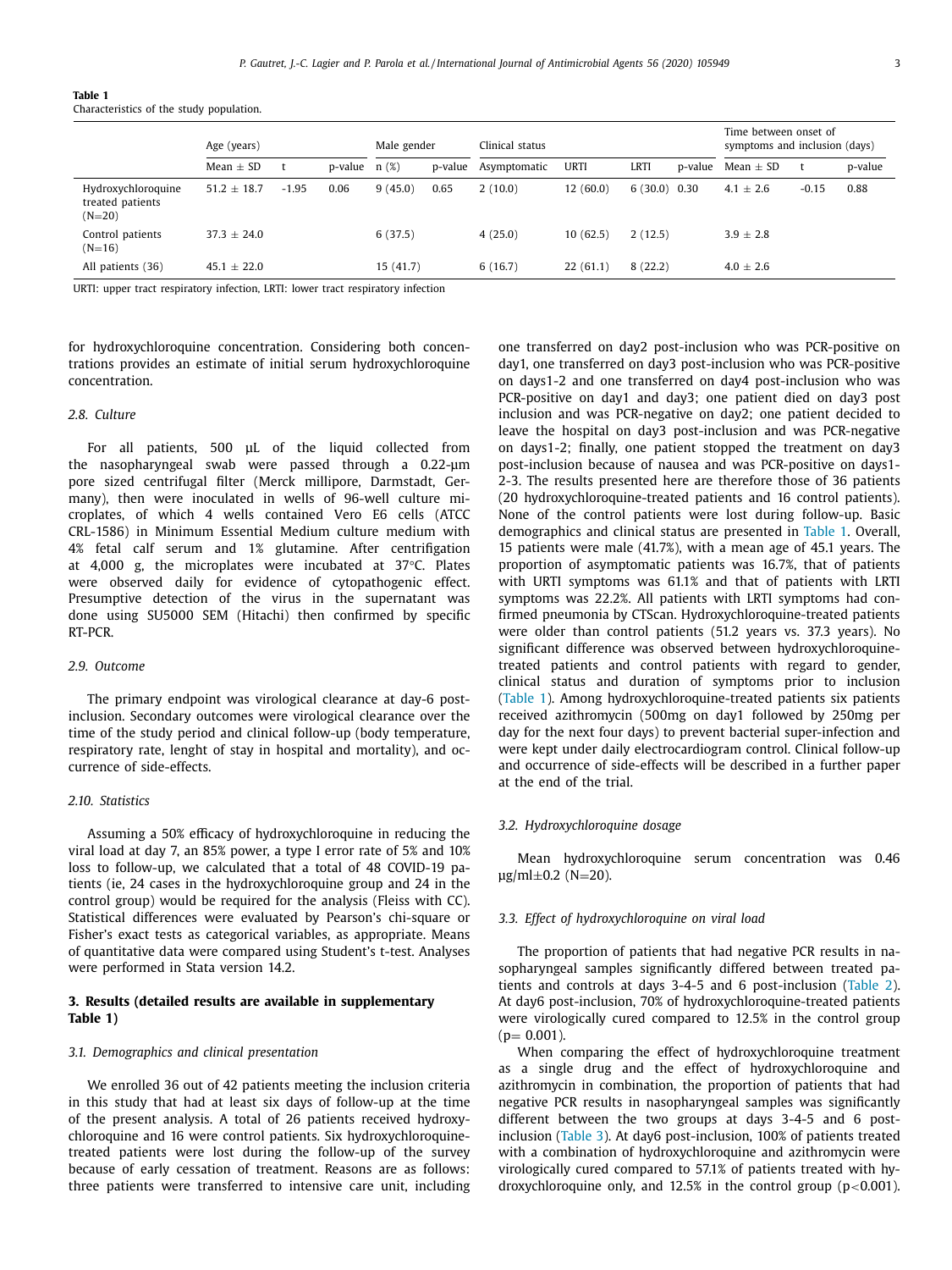#### <span id="page-3-0"></span>**Table 2**

Proportion of patients with virological cure (negative nasopharyngeal PCR) by day, in COVID-19 patients treated with hydroxychloroquine and in COVID-19 control patients.

|                                                    | Day3 post inclusion                                              |      |         | Day4 post inclusion                                              |      |         | Day5 post inclusion                                              |      |         | Day6 post inclusion                                              |      |         |
|----------------------------------------------------|------------------------------------------------------------------|------|---------|------------------------------------------------------------------|------|---------|------------------------------------------------------------------|------|---------|------------------------------------------------------------------|------|---------|
|                                                    | Number of<br>negative<br>patients/total<br>number of<br>patients | %    | p-value | Number of<br>negative<br>patients/total<br>number of<br>patients | %    | p-value | Number of<br>negative<br>patients/total<br>number of<br>patients | %    | p-value | Number of<br>negative<br>patients/total<br>number of<br>patients | %    | p-value |
| Hydroxychloroquine<br>treated patients<br>$(N=20)$ | 10/20                                                            | 50.0 | 0.005   | 12/20                                                            | 60.0 | 0.04    | 13/20                                                            | 65.0 | 0.006   | 14/20                                                            | 70.0 | 0.001   |
| Control patients<br>$(N=16)$                       | 1/16                                                             | 6.3  |         | 4/16                                                             | 25.0 |         | 3/16                                                             | 18.8 |         | 2/16                                                             | 12.5 |         |

acontrol patients from centers other than Marseille did not undergo daily sampling, but were sampled every other day in most cases, they were considered positive for PCR when actually positive the day(s) before and the day(s) after the day(s) with missing data.

#### **Table 3**

Proportion of patients with virological cure (negative nasopharyngeal PCR) by day, in COVID-19 patients treated with hydroxychloroquine only, in COVID-19 patients treated with hydroxychloroquine and azithromycin combination, and in COVID-19 control patients.

|                                                              | Day3 post inclusion                                              |      |         | Day4 post inclusion                                              |      |         | Day5 post inclusion                                              |      |         | Day6 post inclusion                                              |      |            |
|--------------------------------------------------------------|------------------------------------------------------------------|------|---------|------------------------------------------------------------------|------|---------|------------------------------------------------------------------|------|---------|------------------------------------------------------------------|------|------------|
|                                                              | Number of<br>negative<br>patients/total<br>number of<br>patients | %    | p-value | Number of<br>negative<br>patients/total<br>number of<br>patients | %    | p-value | Number of<br>negative<br>patients/total<br>number of<br>patients | %    | p-value | Number of<br>negative<br>patients/total<br>number of<br>patients | %    | p-value    |
| Control patients                                             | 1/16                                                             | 6.3  | 0.002   | 4/16                                                             | 25.0 | 0.05    | 3/16                                                             | 18.8 | 0.002   | 2/16                                                             | 12.5 | ${<}0.001$ |
| Hydroxychloroquine<br>treatment only                         | 5/14                                                             | 35.7 |         | 7/14                                                             | 50.0 |         | 7/14                                                             | 50.0 |         | 8/14                                                             | 57.1 |            |
| Hydroxychloroquine<br>and azithromycin<br>combined treatment | 5/6                                                              | 83.3 |         | 5/6                                                              | 83.3 |         | 6/6                                                              | 100  |         | 6/6                                                              | 100  |            |



Fig. 1. Percentage of patients with PCR-positive nasopharyngeal samples from inclusion to day6 post-inclusion in COVID-19 patients treated with hydroxychloroquine and in COVID-19 control patients.

These results are summarized in Figs. 1 and 2. Drug effect was significantly higher in patients with symptoms of URTI and LRTI, as compared to asymptomatic patients with  $p<0.05$  (data not shown).

Of note, one patient who was still PCR-positive at day6 post inclusion under hydroxychloroquine treatment only, received azithromycin in addition to hydroxychloroquine at day8-post inclusion and cured her infection at day-9 post inclusion. In contrast, one of the patients under hydroxychloroquine and azithromycin combination who tested negative at day6 post-inclusion was tested positive at low titer at day8 post-inclusion.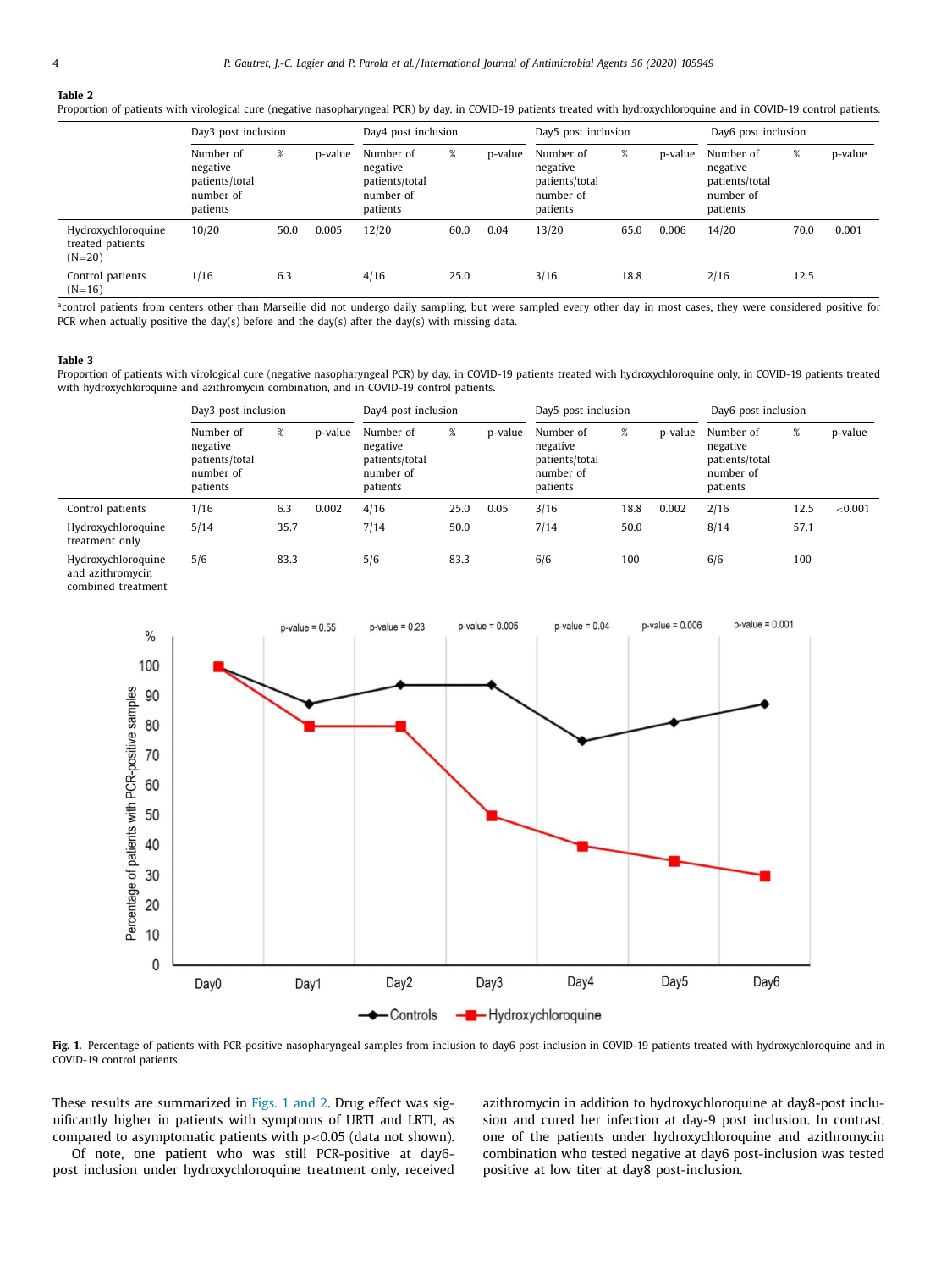

**Fig. 2.** Percentage of patients with PCR-positive nasopharyngeal samples from inclusion to day6 post-inclusion in COVID-19 patients treated with hydroxychloroquine only, in COVID-19 patients treated with hydroxychloroquine and azithromycin combination, and in COVID-19 control patients.

### *3.4. Cultures*

We could isolate SARS-CoV-2 in 19 out of 25 clinical samples from patients.

#### **4. Discussion**

For ethical reasons and because our first results are so significant and evident we decided to share our findings with the medical community, given the urgent need for an effective drug against SARS-CoV-2 in the current pandemic context.

We show here that hydroxychloroquine is efficient in clearing viral nasopharyngeal carriage of SARS-CoV-2 in COVID-19 patients in only three to six days, in most patients. A significant difference was observed between hydroxychloroquine-treated patients and controls starting even from day3 post-inclusion. These results are of great importance because a recent paper has shown that the mean duration of viral shedding in patients suffering from COVID-19 in China was 20 days (up to 37 days for the longest duration)  $[19]$ 

Very recently, a Chinese team published results of a study demonstrating that chloroquine and hydroxychloroquine inhibit SARS-CoV-2 *in vitro* with hydroxychloroquine (EC50=0.72%μM) found to be more potent than chloroquine (EC50=5.47% $\mu$ M) [\[14\].](#page-5-0) These *in vitro* results corroborate our clinical results. The target values indicated in this paper [\[14\]](#page-5-0) were reached in our experiments. The safer dose-dependent toxicity profile of hydroxychloroquine in humans, compared to that of chloroquine [\[13\],](#page-5-0) allows using clinical doses of hydroxychloroquine that will be over its EC50 observed *in vitro* [\[14\].](#page-5-0)

Our preliminary results also suggest a synergistic effect of the combination of hydroxychloroquine and azithromycin. Azithromycin has been shown to be active *in vitro* against Zika and Ebola viruses [\[20-22\]](#page-5-0) and to prevent severe respiratory tract infections when administrated to patients suffering from viral infection [\[23\].](#page-5-0) This finding should be further explored to know whether a combination is more effective especially in severe cases. Speculated potential risk of severe QT prolongation induced by the association of the two drugs has not been established yet but should be considered. As for each treatment, the cost benefits of the risk should

be evaluated individually. Further studies on this combination are needed, since such combination may both act as an antiviral therapy against SARS-CoV-2 and prevent bacterial super-infections.

The cause for a failure of hydroxychloroquine treatment should be investigated by testing the isolated SARS-CoV-2 strains of the non-respondents and analyzing their genome, and by analyzing the host factors that may be associated with the metabolism of hydroxychloroquine. The existence of hydroxychloroquine failure in two patients (mother and son) is more suggestive of the last mechanism of resistance.

Such results are promising and open the possibility of an international strategy to decision-makers to fight this emerging viral infection in real-time even if other strategies and research including vaccine development could be also effective, but only in the future. We therefore recommend that COVID-19 patients be treated with hydroxychloroquine and azithromycin to cure their infection and to limit the transmission of the virus to other people in order to curb the spread of COVID-19 in the world. Further works are also warranted to determine if these compounds could be useful as chemoprophylaxis to prevent the transmission of the virus, especially for healthcare workers. Our study has some limitations including a small sample size, limited long-term outcome followup, and dropout of six patients from the study, however in the current context, we believe that our results should be shared with the scientific community.

#### **Acknowledgements**

We thank Céline Boschi, Stéphanie Branger, Véronique Filosa, Géraldine Gonfrier, Nadège Palmero, Magali Richez and all the clinical, technical and paramedical staff of the hospitalization units and laboratories for their support in this difficult context.

### **Declarations**

**Funding:** This work was supported by the French Government under the « Investissements d'avenir » (Investments for the Future) program managed by the Agence Nationale de la Recherche (ANR,